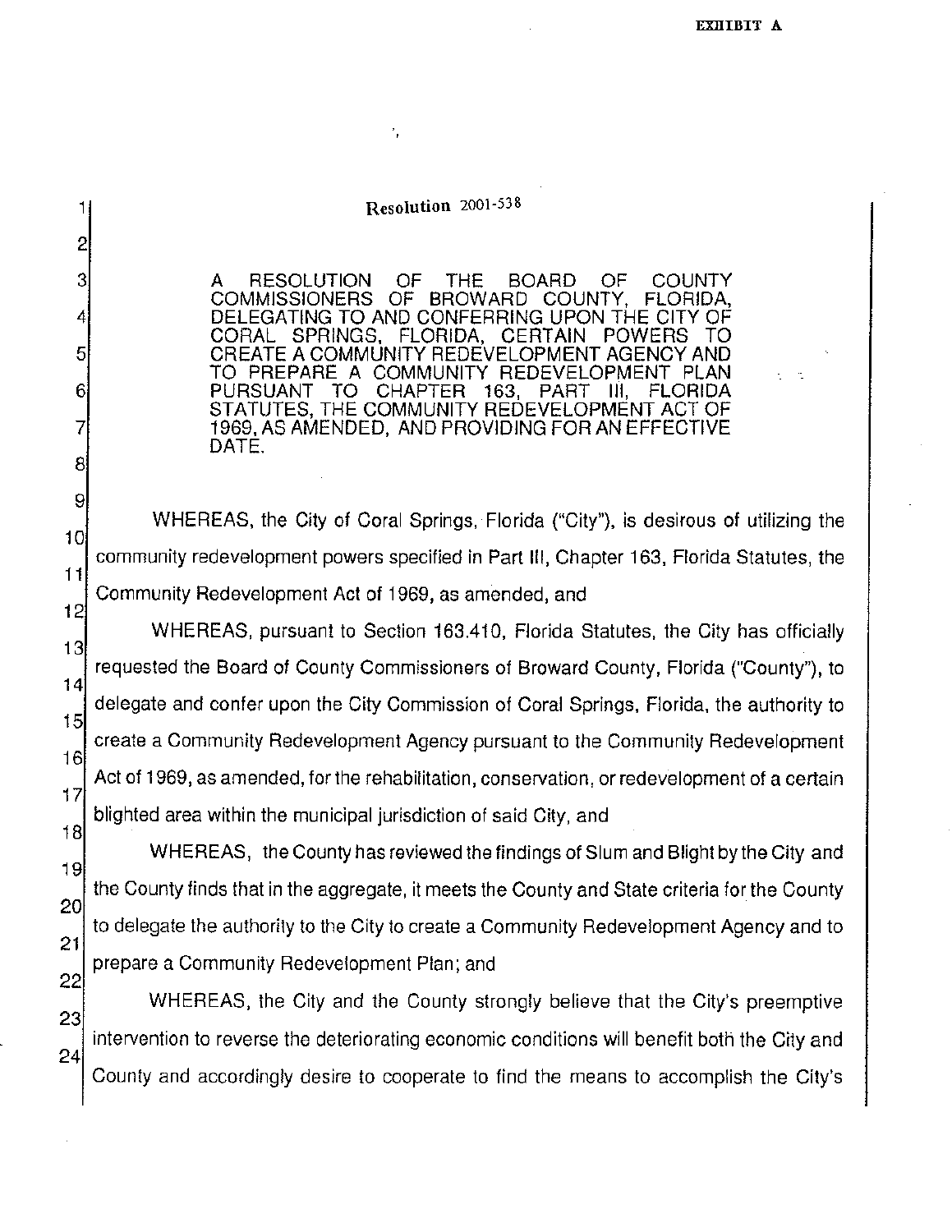**1**  redevelopment objectives through strategies that yield the most financially beneficial position 2 for the residents of the City and the County; and

3 4 5| necessary to create the Community Redevelopment Agency and to prepare a Community 6] Redevelopment Plan pursuant to the Community Redevelopment Act of 1969, as amended, 7 WHEREAS, the Board of County Commissioners of Broward County desires to delegate to the City Commission of the City of Coral Springs, Florida, only those powers NOW THEREFORE,

8 9 BROWARD COUNTY, FLORIDA: BE IT RESOLVED BY THE BOARD OF COUNTY COMMISSIONERS OF

10 11 12 13 Community Redevelopment Act of 1969, as amended: **Section 1.** That the Board of County Commissioners of Broward County, Florida, hereby delegates to the City Commission of the City of Coral Springs, Florida, only those authorities as set forth below along with the attendant responsibilities as set forth in the

- 14 15 1.1 To make a finding that there is a need for a community redevelopment agency ("agency") to function in the City.
- 16 1.2 To adopt a resolution declaring the need for an agency in the City.
- 17 1.3 To create an agency.
- 18 1.4 To appoint a board of commissioners of the agency.

19 20 1.5 To designate a chair and vice chair from among the commissioners appointed to the agency.

- 21 22 1.6 To employ an executive director, technical experts and such other agents and employees it deems necessary for the agency.
	- 1.7 To employ or retain legal counsel and staff.
- 24

23

2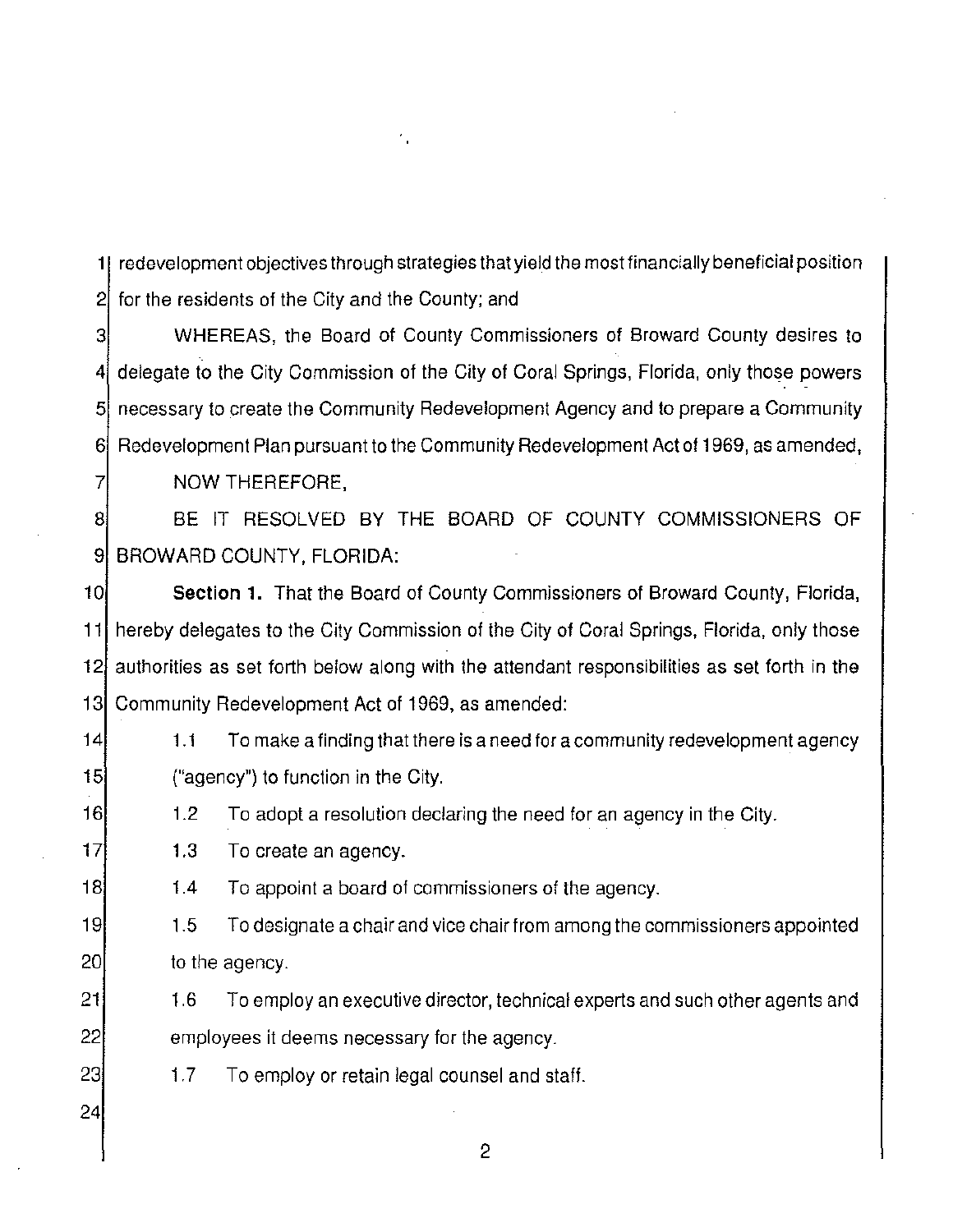1.8 To appropriate to the agency, from City funds, such amounts as the City deems necessary for the administrative expenses and overhead of the agency.

3

1

2

4

5

1.9 To remove a commissioner from the agency.

1.10 To declare the City Commission to be the agency.

1.11 To prepare a community redevelopment plan.

6 7 8 **Section 2.** That the City and County will enter into an agreement of understanding outlining a number of issues in connection with the proposed CRA's obligations and responsibilities to each taxing authority, including:

9 10 2.1 Limiting the size of the proposed Downtown Coral Springs CRA area to 136 acres, which is less than one percent of the City's land area.

11 12 2.2 Agreeing that tax increments from the Downtown Coral Springs CRA shall not be used for administrative purposes.

13 14 15 2.3 Using tax increments from the Downtown Coral Springs CRA only for construction of public improvements which are necessary to the successful development of the project and contained in the Community Redevelopment Plan.

16 17 2.4 Establishing a "Critical Path Timeline" for the Downtown Coral Springs CRA project.

18 19 20 2.5 Agreeing to institute tax increment financing only after firm financial commitments are in place for a Phase I project of not less than an amount of square footage provided in the Agreement of Understanding.

2.6 Agreeing to "Bootstrap" tax increment financing with high credit City revenues to assure the lowest possible tax-exempt interest rate.

3

22 23 24

21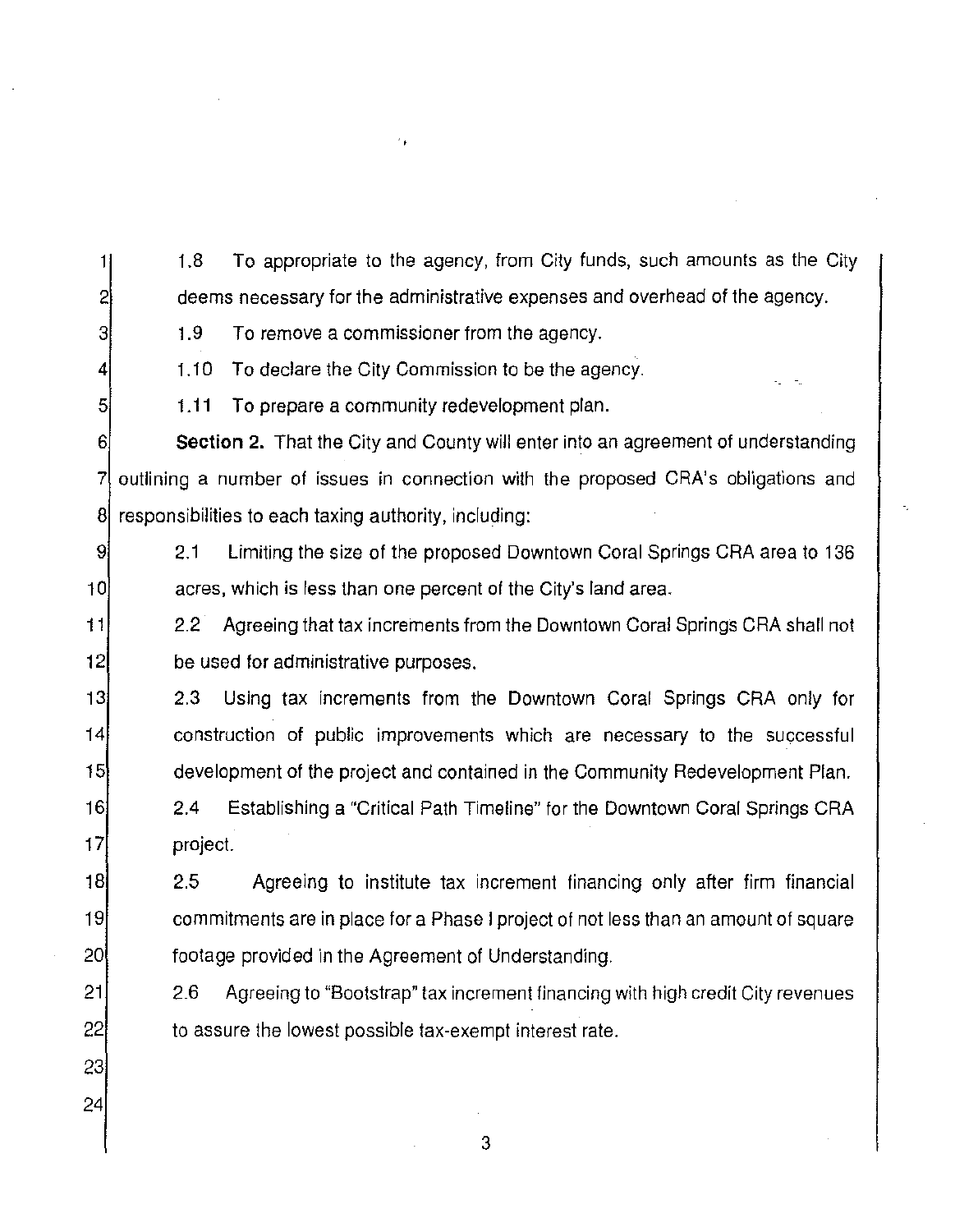| 24              | 6/8/01                                                                                       |
|-----------------|----------------------------------------------------------------------------------------------|
|                 | #01-051<br>23 A:\coralsprgCRA.R01                                                            |
| 22              | CLK/It                                                                                       |
| 21              |                                                                                              |
| 20 <sub>1</sub> |                                                                                              |
| 19              |                                                                                              |
| 18              |                                                                                              |
| 17              |                                                                                              |
| 16              |                                                                                              |
| 15              |                                                                                              |
| 14              | Ŵ                                                                                            |
| 13              | ADOPTED this $1^{Q^{i\omega}}$ of<br>$\theta$ lme , 2001. #66                                |
| 12              | This Resolution shall become effective upon its adoption.                                    |
| 11              | Section 5. EFFECTIVE DATE.                                                                   |
| 10              | Section 4. That this Resolution shall take effect immediately upon its adoption.             |
| 9               | annually or utilized to accelerate the repayment of outstanding principal.                   |
| 8               | coverage of debt service requirements will be returned to each taxing authority              |
|                 | Any and all tax increment revenues generated in excess of minimum revenue<br>3.2             |
| 6               | adopted development and financial plans.                                                     |
| 5               | term that are mutually agreed to in order to meet the minimum requirements of the            |
| 4               | Limit the County's contributions via tax increment revenues to an amount and<br>3.1          |
| 3               | Agreement of Understanding:                                                                  |
| 2               | fiscal impact from the proposed CRA by including the following restrictions/covenants in the |
|                 | Section 3. That the City is willing to cooperate with the County to maximize the net         |

 $\label{eq:3.1} \mathcal{F}_{\pmb{\Phi}}(x) = \mathcal{F}_{\pmb{\Phi}}(x) \mathcal{F}_{\pmb{\Phi}}(x)$ 

 $\label{eq:2.1} \frac{1}{\sqrt{2}}\left(\frac{1}{\sqrt{2}}\right)^{2} \left(\frac{1}{\sqrt{2}}\right)^{2} \left(\frac{1}{\sqrt{2}}\right)^{2} \left(\frac{1}{\sqrt{2}}\right)^{2} \left(\frac{1}{\sqrt{2}}\right)^{2} \left(\frac{1}{\sqrt{2}}\right)^{2} \left(\frac{1}{\sqrt{2}}\right)^{2} \left(\frac{1}{\sqrt{2}}\right)^{2} \left(\frac{1}{\sqrt{2}}\right)^{2} \left(\frac{1}{\sqrt{2}}\right)^{2} \left(\frac{1}{\sqrt{2}}\right)^{2} \left(\$ 

 $\mathcal{L}^{\text{max}}_{\text{max}}$  and  $\mathcal{L}^{\text{max}}_{\text{max}}$ 

 $\mathbb{Z}^{\mathbb{Z}}$ 

 $\gamma_{\rm c}$